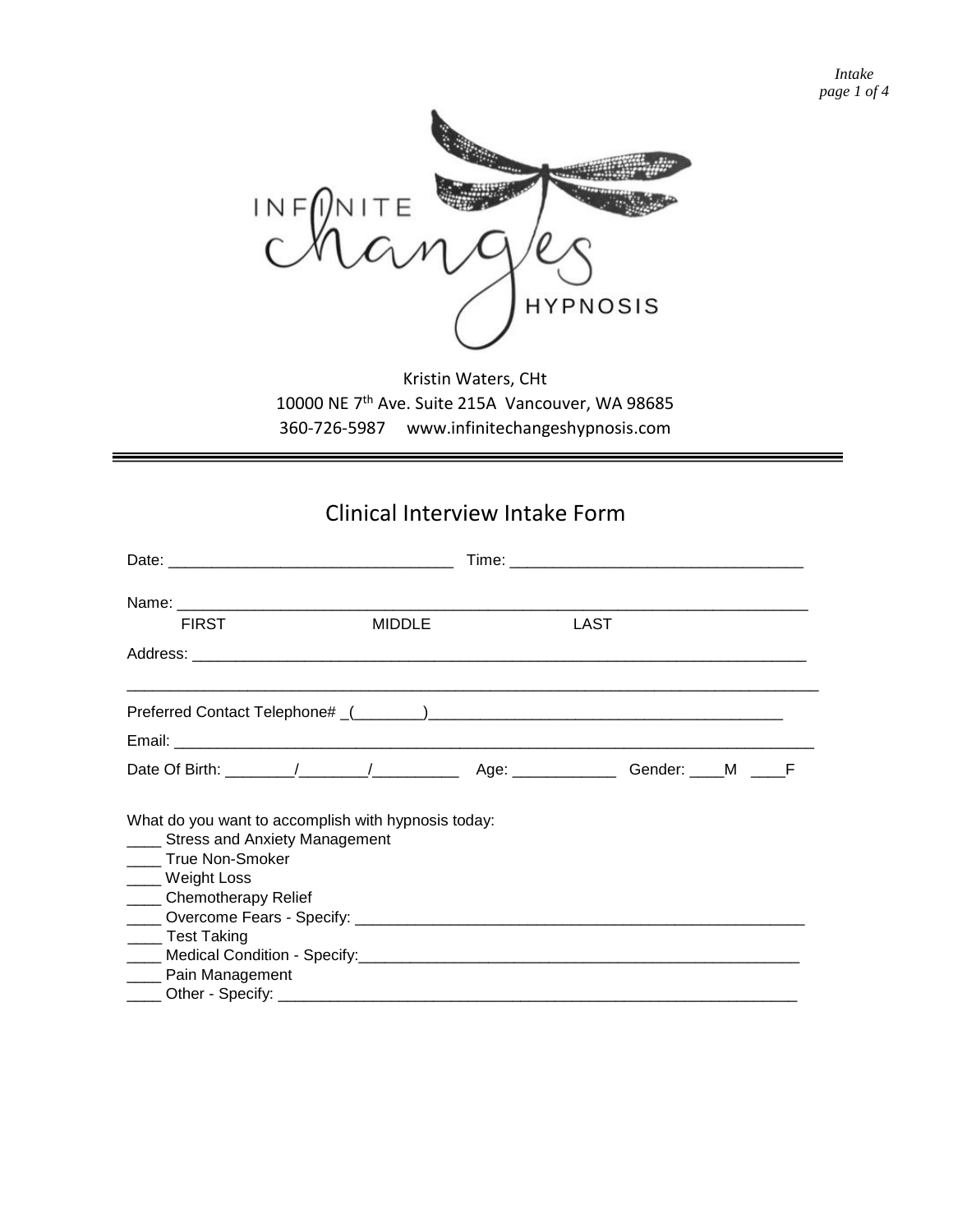| What is your prior experience with hypnosis:<br>None<br>Have been hypnotized at a stage show                                 | FOR OFFICE USE ONLY: |
|------------------------------------------------------------------------------------------------------------------------------|----------------------|
| Have been hypnotized one on one<br>Have listened to hypnosis tapes or CD's<br>Have read books on hypnosis                    | TCH CCH:             |
| Have friends/family who have been hypnotized                                                                                 | Date:                |
| What are your beliefs about hypnosis?<br>I think it can help me<br>____ I will try it and see what happens<br>I am a skeptic | Goals:               |
| What are your three biggest personal strengths?<br>1.)<br>2.)                                                                |                      |

HEALTH: List all medical and mental health conditions for which you are currently being treated.

3.)

| 1.) |
|-----|
|     |
| 2.) |
| 3.) |
| 4.) |
|     |
|     |
|     |
|     |
|     |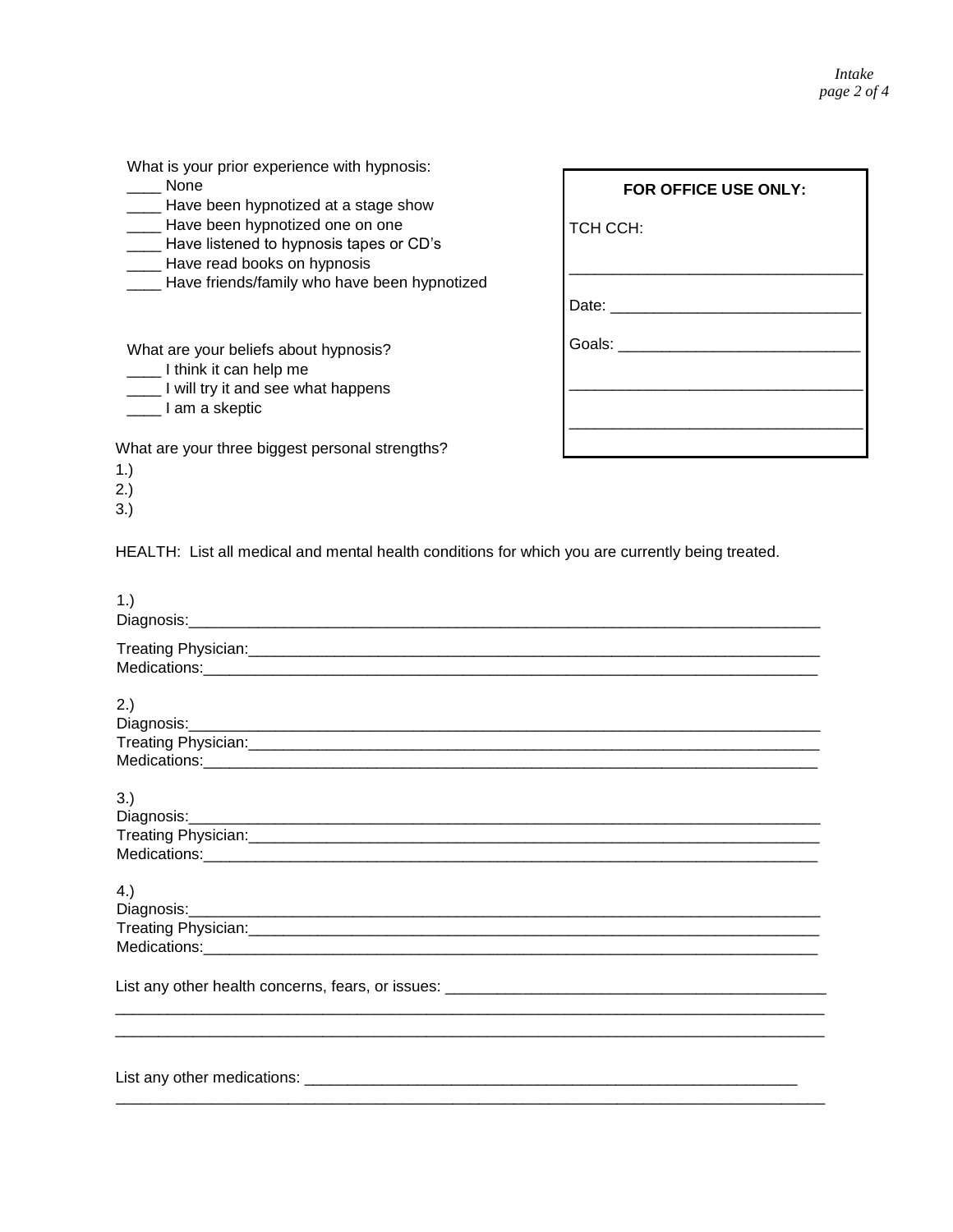How much do you currently weigh? \_\_\_\_\_\_\_\_\_\_\_\_\_\_\_\_\_\_\_\_\_\_

What is your target weight? \_\_\_\_\_\_\_\_\_\_\_\_\_\_\_\_\_\_\_\_\_\_\_\_\_\_\_\_

Do you drink alcohol? \_\_\_\_ Never \_\_\_\_ Once a month \_\_\_\_ Once a week \_\_\_\_ A few times a week \_\_\_\_ Daily Do you smoke cigarettes? \_\_\_\_ Never have \_\_\_\_ Former smoker - If so, when did you quit: \_\_\_\_\_\_\_\_\_\_\_\_\_\_\_\_\_\_\_\_\_\_\_\_\_\_\_\_\_\_\_\_\_\_\_\_\_\_ \_\_\_\_ Yes, I am a light smoker - If so, How many cigarettes per day: \_\_\_\_\_\_\_\_\_\_\_\_\_\_\_\_\_\_\_\_\_\_\_ \_\_\_\_ Yes, I am a heavy smoker - If so, How many cigarettes per day: \_\_\_\_\_\_\_\_\_\_\_\_\_\_\_\_\_\_\_\_\_\_ Your age when you started smoking? \_\_\_\_\_\_\_\_\_\_\_\_\_\_\_\_\_\_\_\_\_\_\_\_\_\_\_\_\_\_\_ Do you use marijuana? \_\_\_\_ NO \_\_\_\_ YES - If so, How often: \_\_\_\_\_\_\_\_\_\_\_\_\_\_\_\_\_\_\_\_\_\_\_\_\_\_\_\_\_\_\_\_\_\_\_\_\_\_\_\_\_\_\_\_ Do you \_\_\_\_frequently \_\_\_\_\_occasionally use other drugs? **\_\_\_\_\_** Cocaine or other stimulants Ecstasy or club drugs **\_\_\_\_\_** Heroin or Methadone \_\_\_\_ Unprescribed pain pills **\_\_\_\_** Prescription pain pills **\_\_\_\_** Prescription anti-anxiety medications (such as Valium or Xanax) **LEGGG** Unprescribed anti-anxiety medications \_\_\_\_ Other drugs - Specify: \_\_\_\_\_\_\_\_\_\_\_\_\_\_\_\_\_\_\_\_\_\_\_\_\_\_\_\_\_\_\_\_\_\_\_\_\_\_\_\_\_\_\_\_\_\_\_\_\_\_\_\_\_\_\_\_\_\_\_ Do you have sleep difficulties? \_\_\_\_ Rarely \_\_\_\_ I don't get enough sleep \_\_\_\_ I have trouble falling asleep **\_\_\_\_** I have trouble staying asleep \_\_\_\_ I sleep too much Eating Patterns: **The Section of a special diet - Specify:** <u>The Communican Communication</u> **\_\_\_\_\_** I eat mostly healthy foods Letter Contract regularly

- \_\_\_\_ I overeat
- \_\_\_\_ I do not eat enough
- \_\_\_\_ I binge eat
- \_\_\_\_ I purge myself when full
- \_\_\_\_ I snack too often